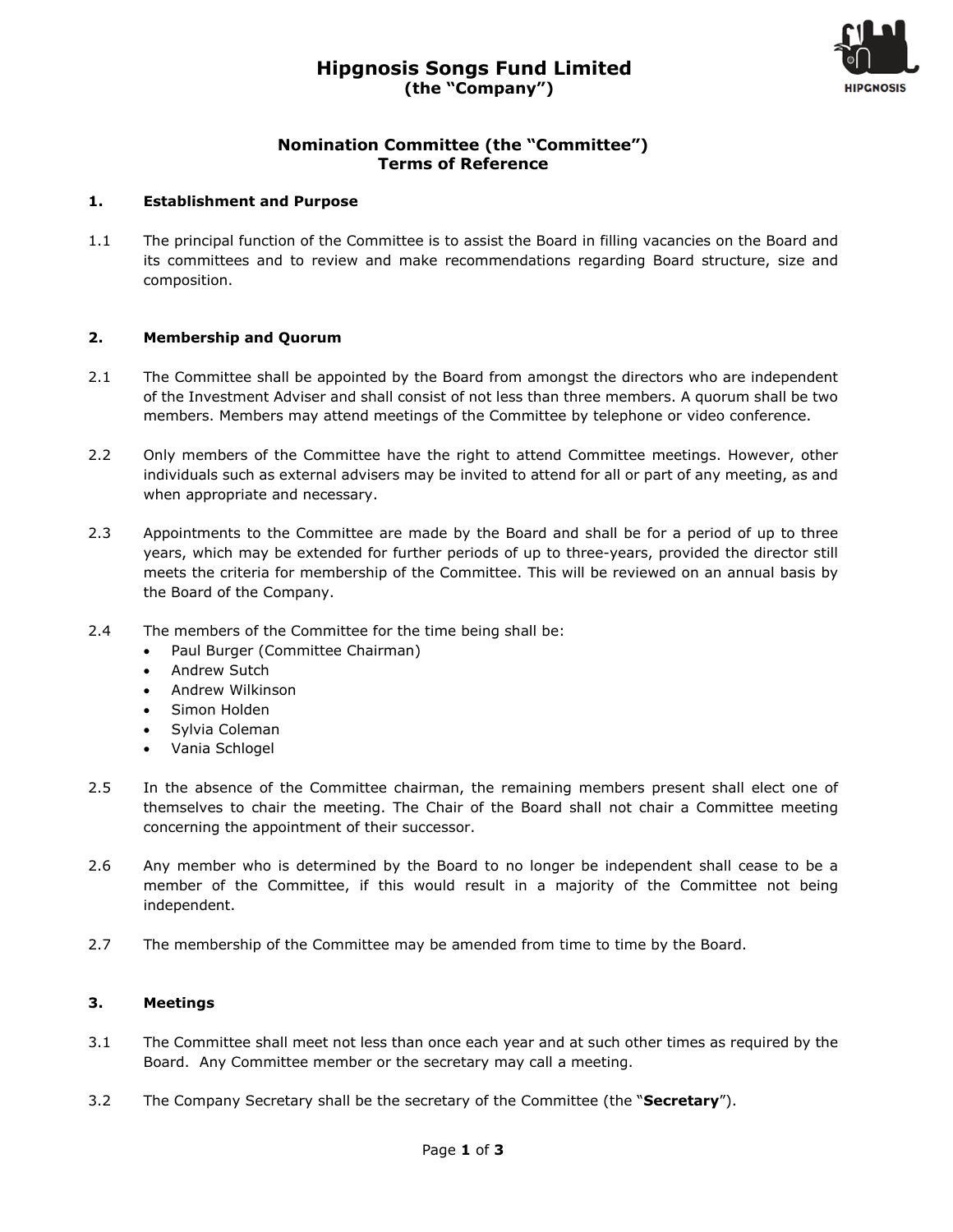# **Hipgnosis Songs Fund Limited (the "Company")**



3.3 Unless otherwise agreed, notice of each meeting confirming the venue, time and date, together with an agenda of items to be discussed, shall be forwarded to each member of the Committee, any other person required to attend and all other non-executive directors, at least five working days before the date of the meeting. Supporting papers shall be sent to Committee members and to other attendees as appropriate, at the same time.

#### **4. Minutes of Meetings**

- 4.1 The Secretary shall minute the proceedings and resolutions of all Committee meetings, including the names of those present and in attendance. The Secretary shall ascertain, at the beginning of each meeting, the existence of any conflicts of interest and minute them accordingly.
- 4.2 Draft minutes of Committee meetings shall be circulated promptly to all members of the Committee. Once approved, minutes should be circulated to all other members of the Board unless it would be inappropriate to do so.

#### **5. Authority**

- 5.1 The Committee is authorised by the Board and the Chairs of the relevant committees, to investigate and review any matter within its terms of reference and to consider any matter the Committee deems relevant to the discharge of its duties.
- 5.2 The Committee may obtain, at the Company's expense, outside legal or other independent professional advice and to secure the attendance of outsiders with relevant experience and expertise if it considers this necessary.
- 5.3 To delegate any of its powers to one or more of its members or the Secretary.

#### **6. Duties**

- 6.1 The duties of the Committee shall be:
	- (a) to be responsible for identifying and nominating, for approval by the Board, suitable candidates to fill Board vacancies as and when they arise, as well as putting in place plans for the succession of Directors, in particular with respect to the Chairman, including preparing a description of the role and capabilities required for the particular vacancy, in light of evaluating the balance of skills, knowledge, independence, diversity and experience on the Board;
	- (b) to identify suitable candidates, considering the use of open advertising or the services of external advisers to facilitate the search;
	- (c) to regularly review the Board structure, size and composition (including the skills, knowledge, independence, diversity and experience of the Board) and make recommendations to the Board about any adjustments;
	- (d) to make recommendations to the Board concerning any matters relating to the continuation in office of any Director at any time including the suspension or termination of service of a Director as an employee of the Company; and